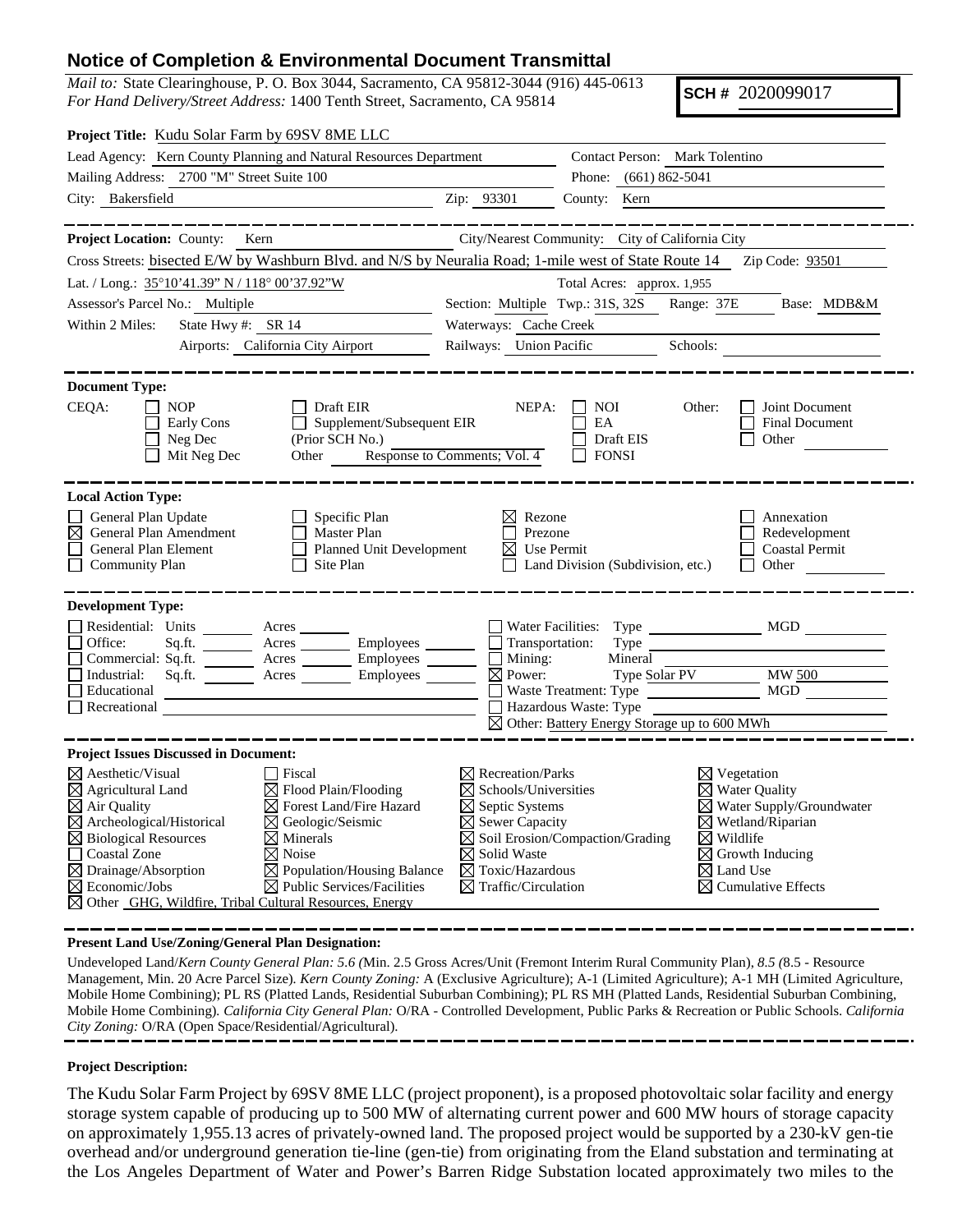northwest of the project site, or through an upgraded connection through Eland 1. The proposed project intends to share the Eland 1 Solar Project's gen‐tie line and right of way, which will be accomplished by constructing the line conductor capable of supporting both projects. Construction of the gen-tie and substation will be done as part of the Eland 1 Solar Project, consistent with the conditions of approval outlined in that project's CUP(s). If the proposed project cannot share these facilities, a new gen-tie line would be developed within one of the routes previously analyzed in the Eland 1 Solar Supplemental Environmental Impact Report (State Clearinghouse No. 2012011029). The proposed project's permanent facilities would include solar arrays and inverters, service roads, a power collection system, communication cables, overhead and underground electrical switchyards, project substations, energy storage system(s), and operations and maintenance (O&M) facilities.

Implementation of the project as proposed would require: *Kern County*: a) ZCC 14, Map #152; b) CUP 28, Map #152; and c) GPA 10, Map #152 (Circulation); Nonsummary Vacation of Easements. *California City*: a) CUP 19-04